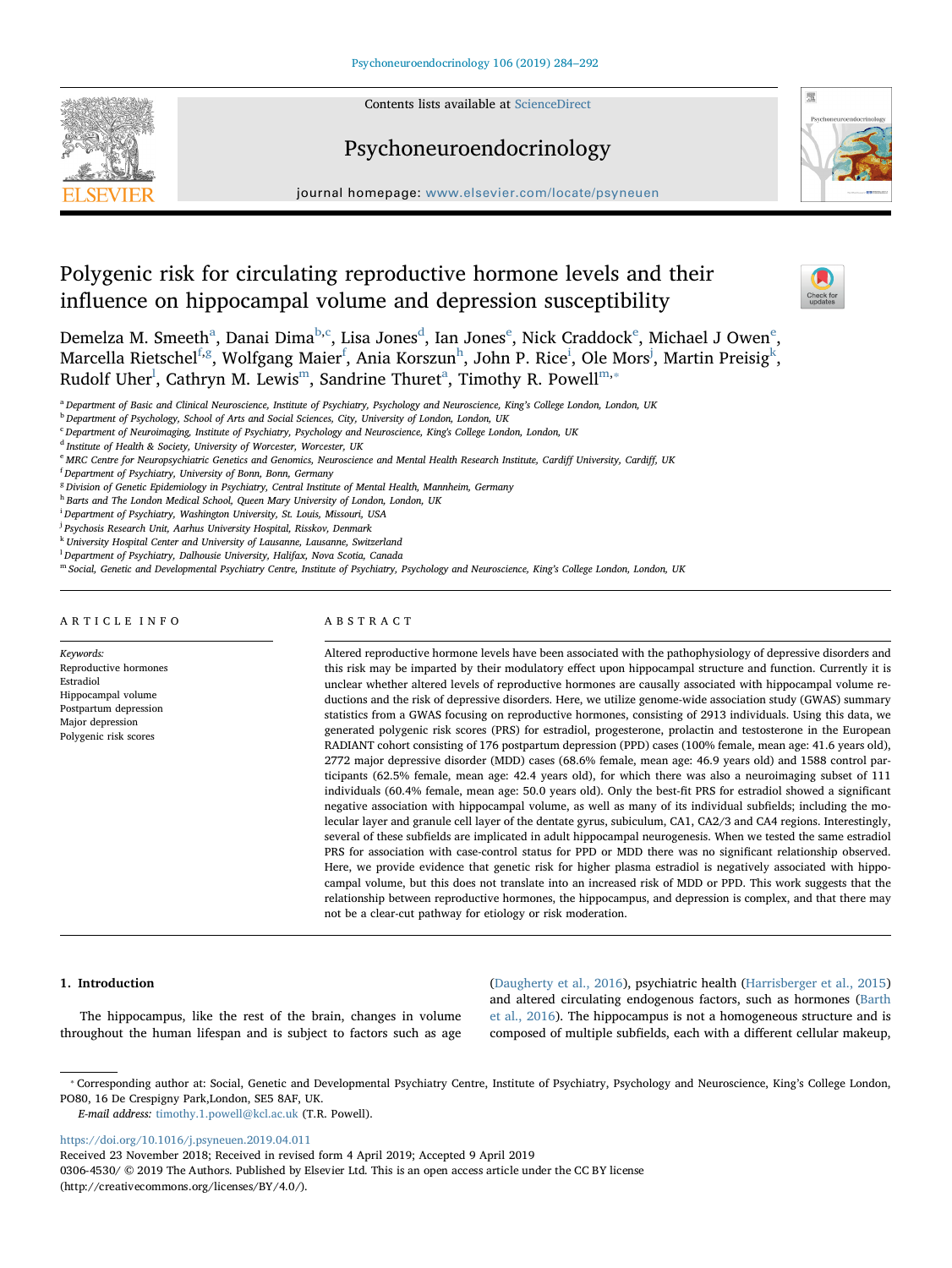function and associated circuitry [\(Knierim, 2015\)](#page-7-3). Cellular mediators of hippocampal volume changes include altered cell death, cell size, and branching of both neurons and astroglia [\(Czéh and Lucassen, 2007](#page-7-4)). Additionally, adult hippocampal neurogenesis (AHN) provides a unique region-specific mechanism contributing to variability in the volume and plasticity of the dentate gyrus, specifically [\(Toda and Gage, 2018\)](#page-8-0).

Research has shown that the endocrine system is partly involved in the regulation of hippocampal volume and function, indicating roles for estrogens (i.e. estradiol), androgens (i.e. testosterone), progestogens (i.e. progesterone) and peptide hormones (i.e. prolactin) ([Galea et al.,](#page-7-5) [2013\)](#page-7-5). A variety of cross-sectional, intervention and longitudinal studies have shown that these circulating reproductive hormones often correlate with hippocampal volume [\(Barth et al., 2016](#page-7-2); [Bayer et al.,](#page-7-6) [2013;](#page-7-6) [Braden et al., 2017](#page-7-7); [Panizzon et al., 2018;](#page-8-1) [Seiger et al., 2016](#page-8-2)). The mammalian hippocampus has the potential to be a direct target of reproductive hormones as it expresses the receptors necessary for signal transduction, namely the estrogen receptors 1 and 2, the androgen receptor, progesterone receptor and prolactin receptor [\(Cabrera-Reyes](#page-7-8) [et al., 2017](#page-7-8); Meff[re et al., 2013](#page-7-9); [Shughrue and Merchenthaler, 2000](#page-8-3); [Tsai et al., 2015](#page-8-4)). In the hippocampus, downstream signaling pathways of these receptors have the potential to drive volume changes through their known effects on AHN, dendritic morphology and the survival of neurons [\(Galea et al., 2013;](#page-7-5) [Mahmoud et al., 2016\)](#page-7-10).

The volume of the hippocampus and its subfields have been linked to a wide range of neurological and psychiatric disorders. Reduced hippocampal volume is observed in anxiety, schizophrenia, Alzheimer's disease, and the aged brain in general [\(Arnold et al., 2015;](#page-7-11) [Daugherty](#page-7-0) [et al., 2016](#page-7-0); [van Erp et al., 2016](#page-8-5); [Hibar et al., 2016](#page-7-12); [Schoenfeld et al.,](#page-8-6) [2017;](#page-8-6) Schuff [et al., 2009](#page-8-7)). A loss of hippocampal volume is a commonly reported feature of depressive disorders [\(Campbell et al., 2004](#page-7-13); [Schmaal et al., 2016](#page-8-8); [Sheline et al., 1996](#page-8-9)) and is not only associated with the presence of the disease, but volume reductions often correlate with increased disease severity or recurrence [\(Schmaal et al., 2016](#page-8-8); [Treadway et al., 2015\)](#page-8-10). It is hypothesized that these volume reductions mediate disturbances in cognitive function (e.g. negative affect, ruminating thoughts) which in turn, increase risk for depressive disorders (MacQueen [and Frodl, 2011](#page-7-14)). In addition, individual hippocampal subfields exhibit independent volumetric changes in a variety of contexts. For example, atrophy of the dentate gyrus and cornu ammonis regions is commonly observed in major depressive disorder (MDD) ([Huang et al., 2013\)](#page-7-15) and schizophrenia [\(Haukvik et al., 2015](#page-7-16)), but only schizophrenia patients exhibit smaller subiculum regions [\(Haukvik](#page-7-16) [et al., 2015](#page-7-16)).

Changes to circulating reproductive hormones have also been linked to the development of depressive disorders in a wide range of human studies ([Balzer et al., 2015](#page-7-17); [Faron-Górecka et al., 2013;](#page-7-18) [Holsen et al.,](#page-7-19) [2011;](#page-7-19) [Schiller et al., 2015](#page-8-11); [Zarrouf et al., 2009\)](#page-8-12). Interestingly, females have an almost two-fold greater risk of developing MDD relative to men ([Bromet et al., 2011;](#page-7-20) [Kessler et al., 1993](#page-7-21)), which is thought to be in part due to hormonal differences and the prevalence of reproductive-related depressive disorders such as postpartum depression (PPD) ([Kuehner,](#page-7-22) [2017\)](#page-7-22). Due to the aforementioned link between reproductive hormones and the hippocampus, this brain region is a promising mediator linking differences in reproductive hormones to risk of depression. For instance, in the peripartum period, alongside an increased risk of depression diagnosis and robust hormonal changes (Pař[ízek et al., 2014](#page-8-13); [Schock et al., 2016](#page-8-14); [Stuebe et al., 2015\)](#page-8-15), there are observable alterations to hippocampal volume in rodents, which return to normal in the weeks following parturition ([Galea et al., 2000](#page-7-23)).

Previous studies have mainly focused on the correlation between reproductive hormones and whole hippocampal volume; testing the relationship at a single point in time ([Barth et al., 2016;](#page-7-2) [Panizzon et al.,](#page-8-1) [2018\)](#page-8-1). Although such studies are insightful, they are limited for three key reasons. Firstly, with correlations alone, it is not possible to discern whether reproductive hormones are causally affecting hippocampal volume, or whether reproductive hormones and hippocampal volume are impacted by an independent environmental factor (e.g. diet or stress). Secondly, as reproductive hormones are highly dynamic, it can be difficult, particularly in smaller studies with single measurements, to generate a stable quantitative measure that adequately captures interindividual variation in hormone levels necessary to assess correlations with the hippocampus. Finally, until now, only whole hippocampal volumes have been assessed, but as certain areas of the hippocampus contain stem cells that give rise to new mature neural cells during AHN, it would be beneficial to evaluate individual subfield volumes in order to test whether the 'neurogenic niches' mediate volume differences in response to reproductive hormones, or whether it is mediated by other areas of the hippocampus.

To address these limitations, we employed a Mendelian randomization design, which uses genetic information to infer the presence of a causal relationship between two traits. We tested whether polygenic risk scores (PRSs) for reproductive hormones predict right or left hippocampal volumes; hippocampal subfield volumes; and subsequently MDD or PPD case-control status. This approach utilizes hormone-specific PRSs as stable genetic predictors of inter-individual variation in reproductive hormone levels. To achieve this, we used genome-wide association study (GWAS) summary statistics from 2906 individuals within the TwinsUK cohort, which has previously identified single nucleotide polymorphisms (SNPs) associated with circulating reproductive hormones, including estradiol, testosterone, progesterone and prolactin ([Ruth et al., 2016](#page-8-16)). To identify links with hippocampal volume and depressive disorders we used the European RADIANT cohort consisting of 176 PPD cases, 2772 MDD cases and 1588 control participants, for which there is also a neuroimaging subset of 111 individuals. We identified the best combination of SNPs from a range of pvalue thresholds obtained from each reproductive hormone GWAS, that predicted right or left hippocampal volume in our neuroimaging sample. Next, we tested the effect of this best-fit PRS on the 12 hippocampal subfield volumes. As these 111 individuals represented a subset of the larger depression case-control study, our final aim was to test whether this best-fit PRS for predicting hippocampal volumes, further predicted PPD or MDD in the full RADIANT cohort.

#### 2. Materials and methods

#### 2.1. RADIANT sample

RADIANT is an umbrella term for three studies which sought to understand genetic risk for MDD and factors aff ;ecting response to antidepressant treatments [\(Lewis et al., 2010](#page-7-24)); this comprised of the Depression Network (DeNT) study ([Farmer et al., 2004\)](#page-7-25), the Depression Case-Control (DeCC) study ([Cohen-Woods et al., 2009\)](#page-7-26) and the Genome-Based Therapeutic Drugs for Depression (GENDEP) study ([Uher et al., 2009](#page-8-17)). As the DeNT study was composed of sibling pairs, only one sibling from each family were randomly included in genetic studies [\(Lewis et al., 2010\)](#page-7-24). The DeCC and DeNT studies only recruited individuals who had experienced recurrent depression. While the GENDEP study did not aim to solely recruit recurrent depression cases, 77.3% of cases were in fact recurrent. Therefore, the entire RADIANT cohort contains a majority of recurrent depression cases (94.6%). All participants were interviewed using the Schedules for Clinical Assessment in Neuropsychiatry (SCAN) interview ([Wing et al., 1990](#page-8-18)) focusing on their two most severe depressive episodes (if applicable). Participants were excluded if they, or a first-degree relative, had ever experienced mania, hypomania, bipolar disorder, schizophrenia, schizoaffective disorder, intravenous drug dependence, substance-induced mood disorder or mood disorders secondary to medical illness or medication. A total of 2772 MDD cases, 176 PPD cases and 1588 unaffected controls were available from these studies for the work outlined here [\(Table 1\)](#page-2-0).

Major depressive disorder cases: Participants were classified as MDD cases if they had experienced at least one episode of major depression of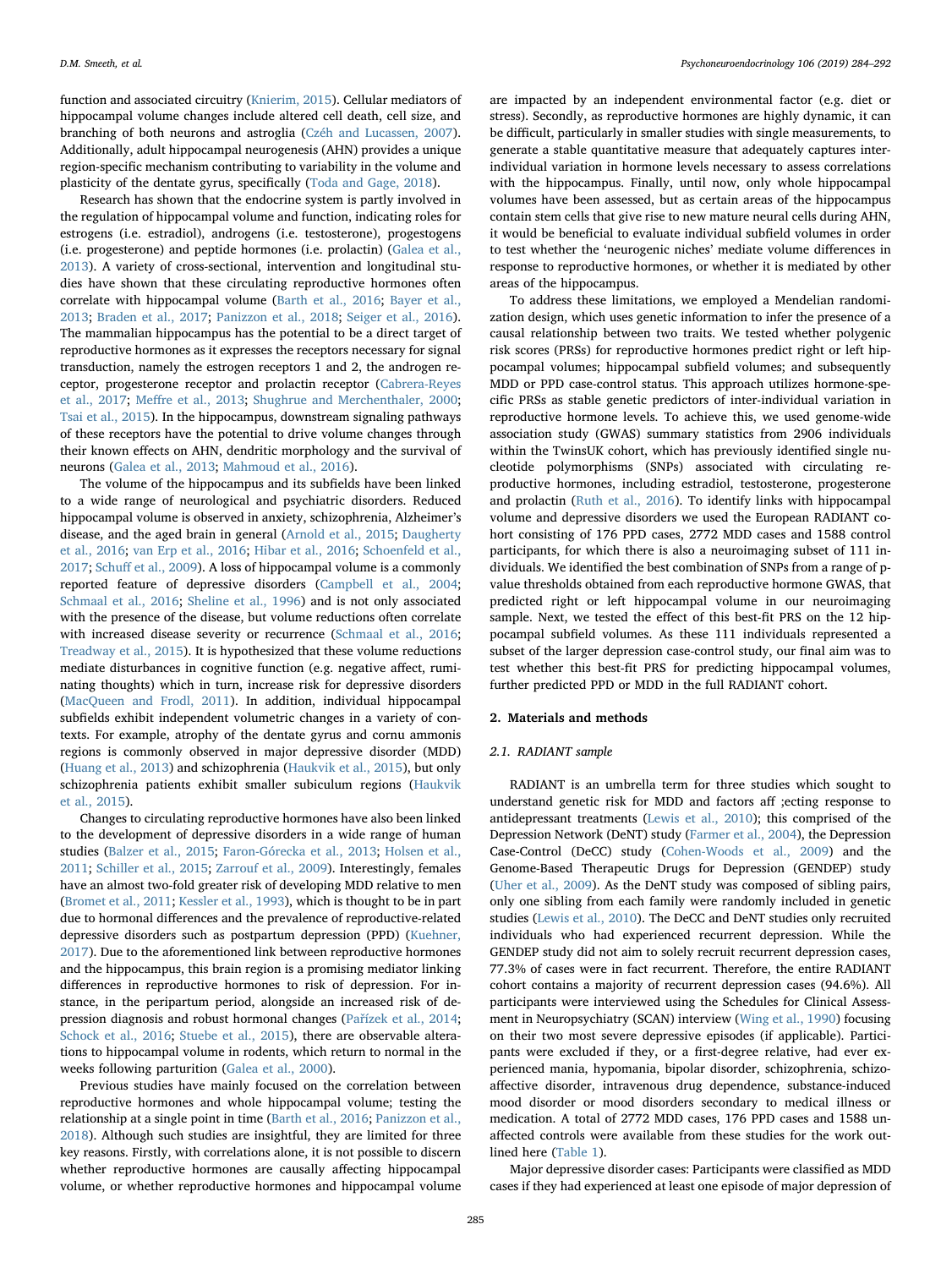#### <span id="page-2-0"></span>Table 1

Demographic details of the neuroimaging subset and depressed patients and controls in the whole RADIANT cohort.

|                     | Neuroimaging | Entire RADIANT cohort |            |            |  |
|---------------------|--------------|-----------------------|------------|------------|--|
|                     | subset       | Control               | <b>PPD</b> | <b>MDD</b> |  |
| N                   | 111          | 1588                  | 176        | 2772       |  |
| Female $(N, %)$     | 67 (60.4)    | 993 (62.5)            | 176 (100)  | 1901       |  |
|                     |              |                       |            | (68.6)     |  |
| Age (mean, SD)      | 50.0(8.1)    | 42.4 (13.0)           | 41.6(9.5)  | 46.9       |  |
|                     |              |                       |            | (12.3)     |  |
| Depressed $(N, %)$  | 58 (47.7)    |                       |            |            |  |
| Antidepressants (N, | 44 (39.6)    |                       |            |            |  |
| %                   |              |                       |            |            |  |
| Handedness (N, %)   |              |                       |            |            |  |
| Right               | 94 (84.7)    |                       |            |            |  |
| Left                | 13 (11.7)    |                       |            |            |  |
| Ambidextrous        | 3(2.7)       |                       |            |            |  |

Abbreviations: Antidepressants: Has taken antidepressant drugs within the past 6 months; PPD: postpartum depression; MDD: major depressive disorder.

at least moderate severity as defined by the Diagnostic and Statistical Manual of Mental Disorders 4th edition operational criteria (DSM-IV) ([American Psychiatric Association, 1994](#page-7-27)) or the International Classification of Diseases 10th edition operational criteria (ICD-10) ([World](#page-8-19) [Health Organization, 1992\)](#page-8-19) for unipolar depression. For the purpose of this study we excluded MDD patients who met further criteria for PPD, as we considered these individuals separately. MDD cases were 68.6% female, with an age range 18–67 (mean = 46.9, S.D. = 12.3).

Postpartum depression cases: From the MDD cases identified within RADIANT (where data were available), cases of PPD were identified using the list of threatening experiences questionnaire (LTE-Q). The LTE-Q is a 12-term self-reported questionnaire which measures the occurrence of stressful life events in the 6 months prior to depression onset, to which childbirth has been added ([Brugha and Cragg, 1990](#page-7-28); [Farmer et al., 2004\)](#page-7-25). PPD cases were identified as females who had experienced either of their two most severe major depressive episodes within 6 months of childbirth. PPD cases were 100% female, with an age range of 20–67 (mean = 41.6, S.D. = 9.5).

Control participants: Control participants were screened using a modified version of the Past History Schedule (McGuffi[n et al., 1986\)](#page-7-29) for any psychiatric disorder throughout their life. They were excluded if they, or a first-degree relative had suffered from depression or any other psychiatric disorder. Control participants were 62.5% female, with an age range of 18–89 (mean = 46.9, S.D. = 12.3).

Neuroimaging subset: For a subset of the participants described above ( $N = 111$ ), neuroimaging data was available. Demographics of participants with both genotype and neuroimaging data are described in [Table 1](#page-2-0). This subset was 67% female with an age range of 26–66 years old (mean  $= 50.0$ , S.D.  $= 8.1$ ). 58% of the neuroimaging cohort were depressed cases (either MDD or PPD) and all had experienced recurrent depression. 44% had taken pharmacological antidepressants in the 6 months preceding the MRI scan. The majority of the cohort were righthanded (94%). In addition to the exclusion criteria described above, participants were excluded from neuroimaging analysis if they had previously experienced any severe head trauma, neurological condition or any other contraindications to magnetic resonance scanning.

#### 2.2. RADIANT genetic data

Genotyping data from the RADIANT cohort was already available and have been used in previous publications ([Lewis et al., 2010](#page-7-24)). Genomic DNA was extracted from blood and buccal swabs as described previously ([Freeman et al., 2003\)](#page-7-30). DNA samples were genotyped using the Illumina Human610-Quad bead chip (Illumina, Inc., San Diego, CA,

USA) at the Centre National de Genotypage (Evry Cedex, France). Single nucleotide polymorphism (SNP) information was available as PLINK files ([Purcell et al., 2007\)](#page-8-20).

#### 2.3. RADIANT MRI data

MRI data had been collected from a subset of RADIANT, as described previously ([Cole et al., 2011](#page-7-31), [2013](#page-7-32)). Magnetization-Prepared Rapid Gradient Echo (MP-RAGE) T1-weighted scans were acquired using a 1.5 T General Electric Signa MR Imaging System (General Electric, Milwaukee, Wisconsin, USA) from participants in the sagittal plane using the parameters: echo time  $= 3.8$  ms, repetition time  $=$ 8.592 ms, inversion time = 1000 ms, flip angle =  $8^\circ$ , voxel dimensions  $= 0.939 \times 0.937 \times 1.2$  mm, matrix size 192  $\times$  192, field of view  $=$ 240, slice thickness =  $1.2$  mm, number of slices =  $180$ .

All T1-weighted images were visually inspected for motion artefact, wrap-around and grey/white contrast; no data were excluded. Automated whole brain segmentation, cortical reconstruction and hippocampal subfield segmentation were carried out using FreeSurfer v6.0 (Massachusetts General Hospital, Harvard Medical School; [http://](http://surfer.nmr.mgh.harvard.edu) [surfer.nmr.mgh.harvard.edu](http://surfer.nmr.mgh.harvard.edu)) [\(Fischl et al., 2002;](#page-7-33) [Iglesias et al., 2015](#page-7-34)). Hippocampal subfield volumes were visually inspected and no manual edits were necessary. Volumes were also assessed so that outliers could be identified, although no data were excluded based on these measures. The hippocampal subfields identified using this segmentation method and included in this study are as follows: parasubiculum, presubiculum, subiculum, cornu ammonis 1 (CA1), cornu ammonis 2/3 (CA2/3), cornu ammonis 4 (CA4 or hilus), granule cell layer of the dentate gyrus, molecular layer of the dentate gyrus, fimbria, hippocampal-amygdalatransition area (HATA), hippocampal tail and hippocampal fissure. All subfields represent regions of grey matter except for the hippocampal fissure which is a sulcus residing between the dentate gyrus and subiculum.

### 2.4. Polygenic risk scoring

A polygenic risk score (PRS) is a number which represents an individual's genetic load of risk alleles for a certain base trait. Here we created PRSs for estradiol, progesterone, prolactin and testosterone separately for each individual in the RADIANT cohort. PRSs for each reproductive hormone were generated using summary statistics from the largest GWAS for plasma reproductive hormones to-date, consisting of 2906 individuals from the Twins UK cohort [\(Ruth et al., 2016](#page-8-16)). This GWAS used a sample consisting of predominantly female participants, and excluded individuals undergoing any hormonal therapies. The original GWAS analysis took into account the age, sex, BMI, stage of menstrual cycle and menopausal status of the participants.

PRSice version 1.25 software was used to implement a pipeline of processes common in PRS creation [\(Euesden et al., 2015\)](#page-7-35). Firstly, SNPs present in only the base GWAS or target RADIANT cohort were removed. Ambiguous (A/T or C/G) SNPs were also removed. SNPs in linkage disequilibrium ( $r^2 > 0.1$ ) were removed using a process called clumping, leaving a single SNP in each 250 kb LD window with the smallest p-value from the GWAS. Clumping was preferred over pruning in order to retain SNPs across the entire genome. The remaining SNPs were used to calculate PRSs for eight p-value thresholds (0.001, 0.01, 0.05, 0.1, 0.2, 0.3, 0.4 and 0.5). At each p-value threshold, the SNPs that fell below this threshold in the GWAS summary statistics were identified, and the number of risk variants (0, 1 or 2) that an individual carried was multiplied by the logarithm of the odds ratio for that variant. The sum of all these values gives the PRS for an individual and the process is repeated for all the individuals in the cohort and for all hormones.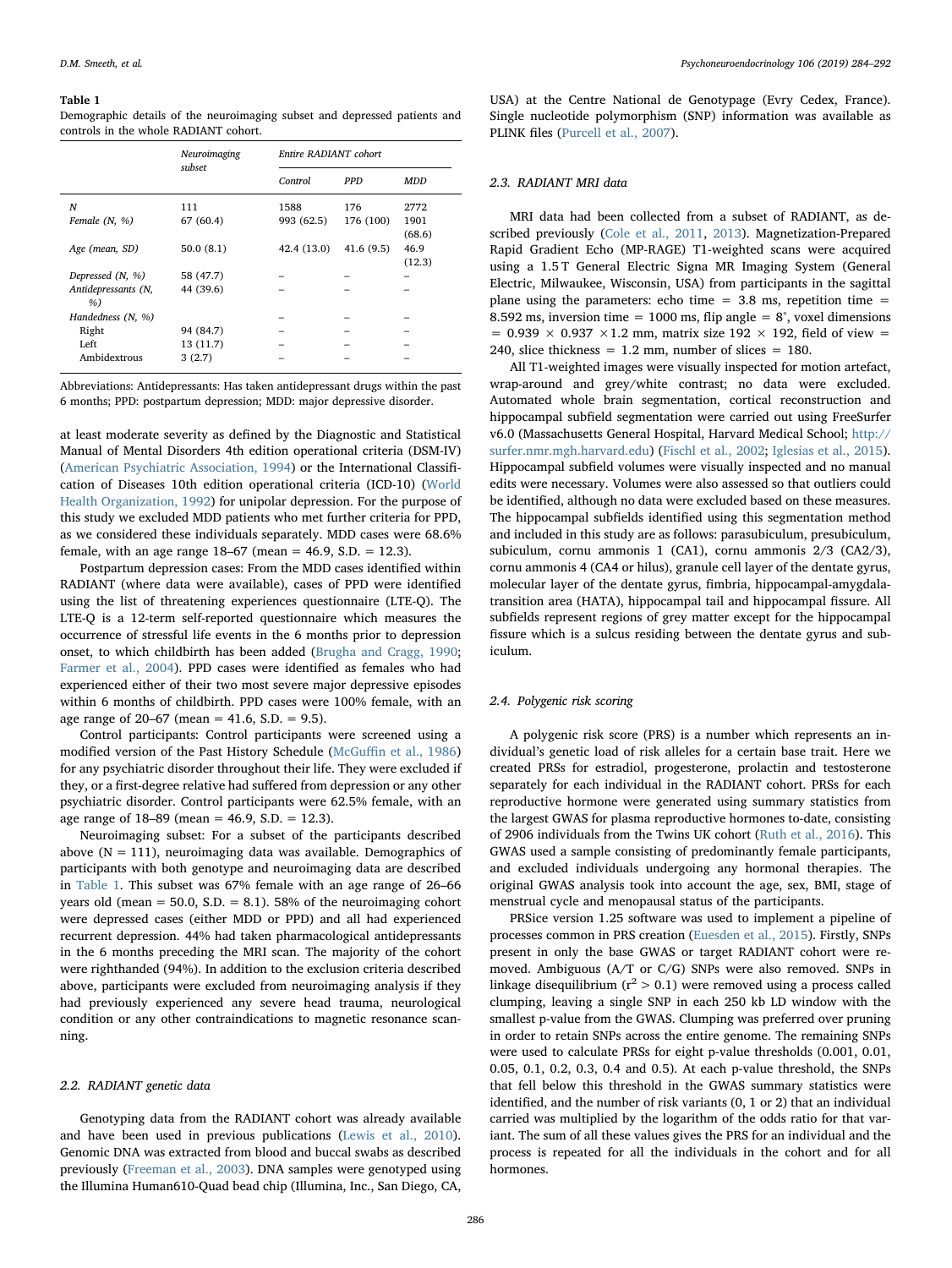#### 2.5. Statistical analyses

## 2.5.1. PRSs and hippocampal volumes

Left and right whole hippocampus and hippocampal subfield volumes were checked for normality using histograms and Kolmogorov-Smirnov and Shapiro-Wilk normality tests [\(Vetter, 2017](#page-8-21)), with nonnormal volumes undergoing log-transformation. Subsequently, volumes were adjusted for intracranial volume, sex, age and depression casecontrol status by taking the standardized residuals (z-scores) using SPSS v.24. The effects of handedness in the whole cohort, and current antidepressant use (last 6 months) amongst depressed cases, was tested, and found not to significantly affect either right or left hippocampal volumes ( $p > 0.05$ ).

We first tested the relationships between PRSs for each reproductive hormone, and either adjusted left or right hippocampal volume, using regressions in PRSice ([Euesden et al., 2015](#page-7-35)). In each regression we included seven population covariates to correct for population structure. These population covariates were the top seven components derived using multi-dimensional scaling in PRSice. We tested the predictive power of PRSs derived from SNPs under eight p-value thresholds ( $p =$ 0.001, 0.01, 0.05, 0.1, 0.2, 0.3, 0.4 and 0.5), in order to determine the optimal p-value threshold and "best fit" PRS for each hormone and hemisphere combination. For each hormone and hemisphere combination, we corrected for the number of p-value thresholds tested using the Benjamini-Hochberg correction [\(Benjamini and Hochberg, 1995\)](#page-7-36) and a false discovery rate of 10%.

Where a PRS for a reproductive hormone explained a significant proportion of the variance in either whole left/right hippocampal volume, we tested whether the same best fit PRS predicted the volume of its 12 constituent subfields. This was again performed using PRSice software, with the same seven population covariates, as described above. We corrected for the number of subfields tested using the Benjamini-Hochberg correction with a false discovery rate of 10%.

#### 2.5.2. PRS and depression case-control status

Lastly, once we had identified a hormone-related PRS which significantly predicted hippocampal volume, we tested whether the same PRS was associated with PPD or MDD case-control status in the wider RADIANT cohort. Binary logistic regressions, including sex-stratified regressions were performed for each depression subtype in PRSice, covarying for seven population covariates, derived using multi-dimensional scaling in PRSice, with sex included as a covariate where appropriate (i.e. when both males and females were included in the same analysis).

#### 3. Results

## 3.1. Polygenic risk for circulating estradiol is associated with whole hippocampal volume

We created PRSs for plasma estradiol, testosterone, progesterone and prolactin at eight p-value thresholds and tested for their association with either right or left whole hippocampal volume. After correcting for multiple p-value thresholds, only the PRS for estradiol was found to be significantly associated with whole hippocampal volume ([Table 2](#page-4-0)). The best-fit estradiol PRS (using  $p_{\text{thresh}} = 0.1$  for both hemispheres) was negatively associated with both right (B =  $-2498.209$ , SE = 919.795,  $p = 0.008$ ,  $R^2 = 0.062$ ) and left (B = -2528.269, SE = 928.911, p = 0.008,  $R^2 = 0.064$ ) hippocampal volumes, and survived our multiple testing criteria  $(q < 0.1)$  [\(Table 2,](#page-4-0) [Fig. 1](#page-4-1)). The best fit PRSs for prolactin, testosterone and progesterone were not significantly associated with either right or left whole hippocampal volume.

#### 3.2. Polygenic risk for circulating estradiol is associated with hippocampal subfields

Next, we investigated the association between the best-fit estradiol PRS and hippocampal subfield volumes. As with the whole hippocampus, the estradiol PRS was associated with the volume of multiple hippocampal subfields ([Table 3\)](#page-5-0). After multiple testing correction, the estradiol PRS was significantly associated with the right and left subiculum, CA1, molecular layer of the dentate gyrus, granule cell layer of the dentate gyrus, CA2/3 and CA4 regions ([Table 3\)](#page-5-0). It was also unilaterally associated with the volume of the left hippocampal tail and right hippocampal fissure. A graphical representation of the associations between the estradiol PRS and all hippocampal subfield volumes can be observed in [Fig. 2.](#page-5-1) For all significant relationships, a PRS indicative of higher estradiol levels was associated with a reduced volume.

## 3.3. Polygenic risk for circulating estradiol does not predict depression casecontrol status

Finally, we tested whether the best-fit PRS for estradiol levels, identified above, predicted the risk of depressive disorders. The estradiol PRS was not associated with PPD case-control status or MDD casecontrol status, including in sex-stratified analyses ( $p > 0.05$ ; [Table 4\)](#page-5-2).

#### 4. Discussion

This study sought to better understand the relationship between circulating reproductive hormones and hippocampal volume via the application of polygenic epidemiology, whereby we estimated interindividual variation in hormone levels based on genetic data, and tested how this affected hippocampal subfield volumes. We further investigated whether the same polygenic signature was associated with depressive disorders. Our results demonstrate a negative association between polygenic risk for estradiol levels and whole hippocampal volume, as well as the volume of many of its constituent subfields. However, this polygenic risk score did not predict the occurrence of depressive disorders. Previous literature has linked estradiol levels to whole hippocampal volume in humans, but this is the first to infer causality via polygenic scoring.

The hippocampus is a major target of estrogens in the brain due its high density of estrogen receptors which have the capacity to influence hippocampal volume through multiple actions, including altered gene expression, differential methylation of estrogen-responsive genes or by rapid-non genomic signaling pathways [\(Duarte-Guterman et al., 2015](#page-7-37); [Guintivano et al., 2014;](#page-7-38) [Sárvári et al., 2015](#page-8-22); [Soma et al., 2018\)](#page-8-23). Our results reveal an enrichment of estradiol's effect on 'neurogenic regions' of the hippocampus, namely the granule cell layer and molecular layer of the dentate gyrus. This suggests that polygenic risk for estradiol levels may confer some of its long-term influences on hippocampal volumes via moderating AHN. Changes in AHN have been associated with volumetric changes in the CA1 in rodents due to altered dendritic branching [\(Schoenfeld et al., 2017](#page-8-6)), which could feasibly also impact the CA4 region due to the presence of mossy fibers from dentate gyrus granule cells [\(Scharfman and Myers, 2013](#page-8-24)). In general, rodent studies indicate a proliferative effect of estradiol on dentate gyrus neural stem cells, but the majority of these studies focus on the very short-term effects of large changes in estradiol ([Mahmoud et al., 2016\)](#page-7-10). Therefore, it is unclear what impact small, long-term differences in estradiol may have on the neurogenic potential of the hippocampus.

In the context of previous research, our findings support reports which have revealed an association between higher estradiol levels and smaller hippocampal volumes [\(Heijer et al., 2003;](#page-7-39) [Seiger et al., 2016](#page-8-2)). It also agrees with the observation of reduced hippocampal volume during pregnancy in rats, when estradiol, alongside other sex hormones, is elevated [\(Galea et al., 2000;](#page-7-23) [Rolls et al., 2008](#page-8-25)). However, they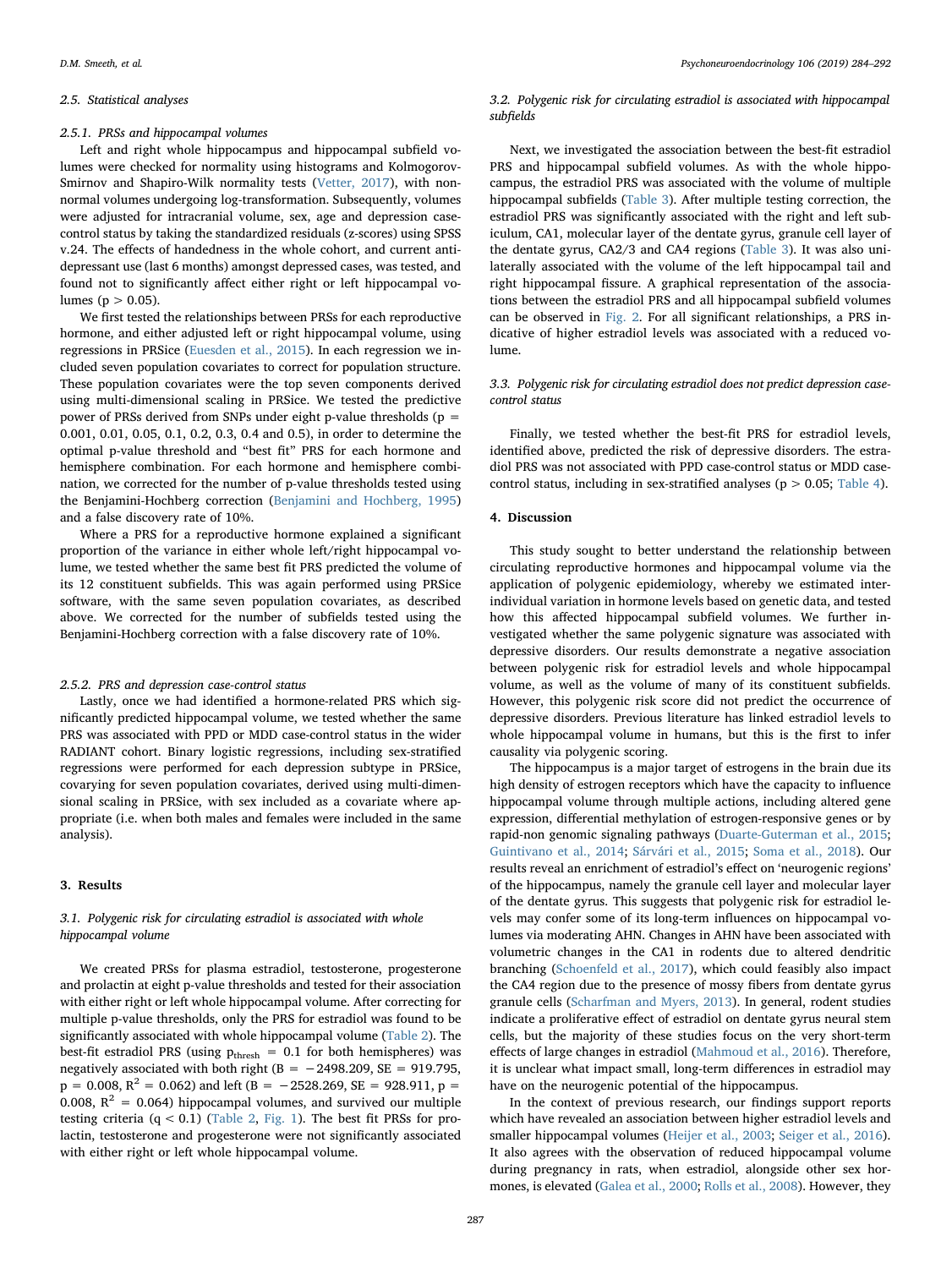#### <span id="page-4-0"></span>Table 2

Table showing the results of regressions that tested the predictive ability of best-fit PRS for all reproductive hormones on left and right whole hippocampal volumes.

| Hippocampus  | Optimal p-value threshold | nSNPs | p-value | q-value  | $R^2$ | β           | SE       |
|--------------|---------------------------|-------|---------|----------|-------|-------------|----------|
| Estradiol    |                           |       |         |          |       |             |          |
| Right        | 0.1                       | 27389 | 0.008   | $*0.051$ | 0.062 | $-2498.209$ | 919.795  |
| Left         | 0.1                       | 27389 | 0.008   | $*0.040$ | 0.064 | $-2528.269$ | 928.911  |
| Progesterone |                           |       |         |          |       |             |          |
| Right        | 0.001                     | 275   | 0.120   | 0.286    | 0.022 | $-112.957$  | 72.091   |
| Left         | 0.01                      | 2340  | 0.072   | 0.253    | 0.030 | $-370.014$  | 203.569  |
| Prolactin    |                           |       |         |          |       |             |          |
| Right        | 0.01                      | 2520  | 0.339   | 0.735    | 0.008 | 370.970     | 386.164  |
| Left         | 0.4                       | 54198 | 0.055   | 0.176    | 0.034 | 5977.305    | 3083.026 |
| Testosterone |                           |       |         |          |       |             |          |
| Right        | 0.05                      | 9953  | 0.096   | 0.543    | 0.025 | $-1274.616$ | 758.934  |
| Left         | 0.05                      | 9953  | 0.138   | 0.586    | 0.020 | $-1148.102$ | 768.731  |

The optimal threshold is defined as the p-value threshold for the group of SNPs which produces the best-fit PRS for each regression. Whole hippocampal volume was corrected for intracranial volume, age, sex and depression status. All regression analyses include seven population covariates, derived from multidimensional scaling, to control for population stratification. Associations which survive FDR corrections are indicated with \*. Abbreviations: PRS: polygenic risk score; nSNPs: number of SNPs included in the optimal PRS; p-value: uncorrected p-value; q-value: FDR-corrected p-value; R<sup>2</sup>: amount of variance explained by the respective optimal PRS;  $\beta$ : regression coefficient; SE: standard error.

are in contrast to other studies which have shown that higher estradiol concentration is associated with larger hippocampal volumes and propose a neuroprotective effect of estradiol [\(Barth et al., 2016](#page-7-2); [Bayer](#page-7-6) [et al., 2013](#page-7-6); [Galea et al., 2013](#page-7-5); [Kesler et al., 2004\)](#page-7-40). This discrepancy could be due to a number of different reasons. For example, the dynamic and acute effects of estradiol, which are more commonly studied, may be different to the more chronic, stable, and possibly lifetime effects captured by polygenic risk scores used in this study. Indeed, many of these studies quantified hippocampal volume in the post-menopausal period, following estradiol supplementation or

<span id="page-4-1"></span>

Fig. 1. A&B) Output from PRSice displaying the results of regressing the estradiol PRS against the (A) left and (B) right hippocampal volume at the range of p-value thresholds tested (x-axis). A combination of SNP information under p=0.1 significantly best predicted both left and right hippocampal volumes. Variance explained  $(R^2)$  is indicated on the y-axis and uncorrected p-values are indicated above each bar. C&D) Scatterplots demonstrating significant negative correlations between the best-fit PRS for estradiol levels (z-scores; adjusted for 7 population covariates derived from multidimensional scaling to control for population stratification) and whole hippocampal volumes (z-scores; adjusted for intracranial volume, age, sex, case-control status) for the (C) left and (D) right hemispheres. (For interpretation of the references to colour in this figure legend, the reader is referred to the web version of this article).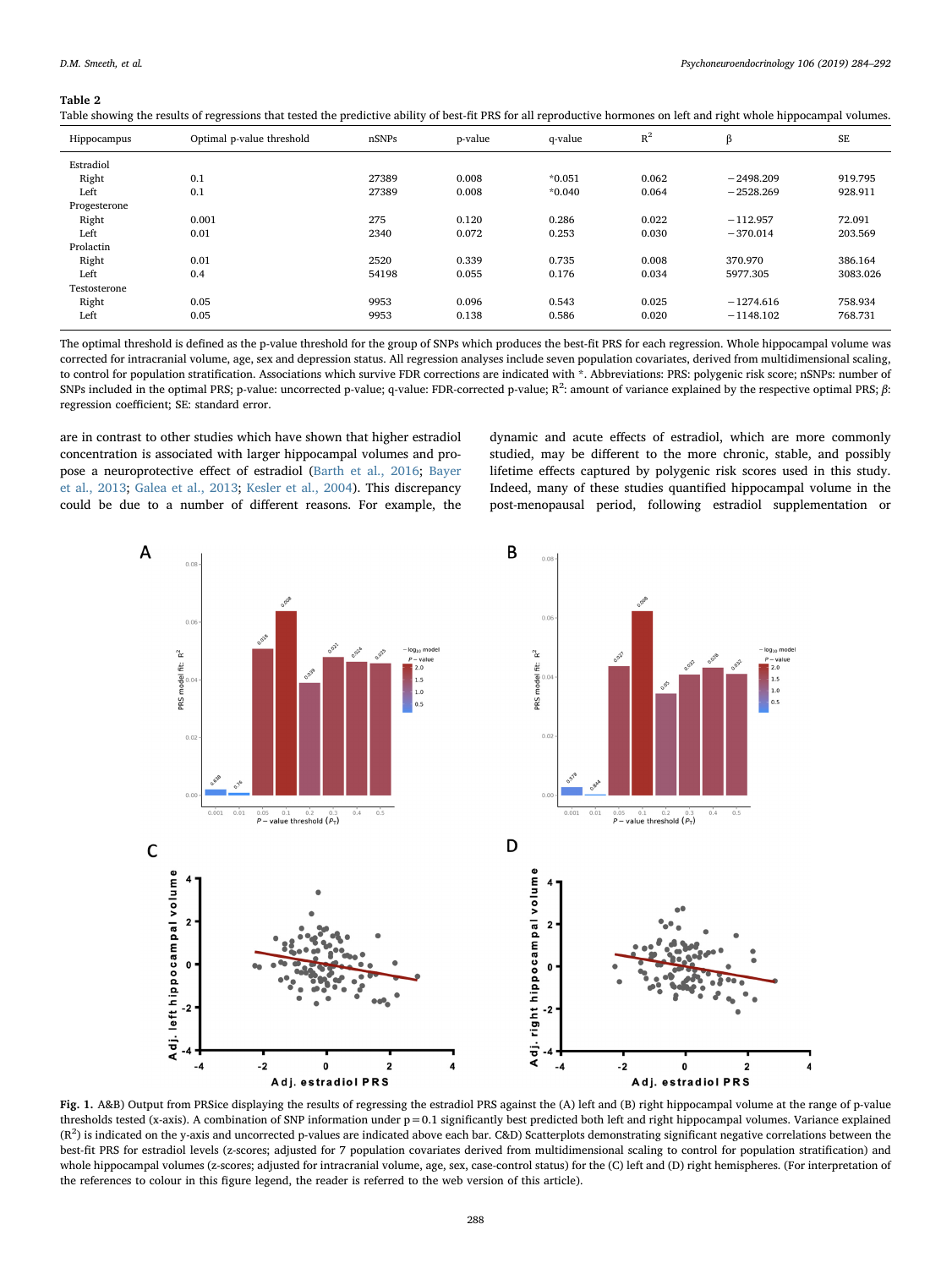#### <span id="page-5-0"></span>Table 3

Table showing the results of regressions that test the predictive ability of best-fit PRS for estradiol, on hippocampal subfield volumes.

| Subfield           | Uncorrected p-<br>value | q-value  | $\mathbb{R}^2$ | $\beta$     | SE.     |
|--------------------|-------------------------|----------|----------------|-------------|---------|
| Right hippocampus  |                         |          |                |             |         |
| CA1                | 0.026                   | $*0.063$ | 0.043          | $-2120.714$ | 941.310 |
| CA2/CA3            | 0.051                   | $*0.087$ | 0.035          | $-1870.666$ | 945.199 |
| CAA                | 0.009                   | $*0.034$ | 0.060          | $-2451.741$ | 919.490 |
| Granule cell layer | 0.010                   | $*0.034$ | 0.058          | $-2398.323$ | 916.184 |
| Molecular layer    | 0.004                   | $*0.034$ | 0.068          | $-2690.309$ | 912.037 |
| Subiculum          | 0.011                   | $*0.034$ | 0.053          | $-2394.581$ | 928.655 |
| Presubiculum       | 0.147                   | 0.196    | 0.016          | $-1399.802$ | 958.286 |
| Parasubiculum      | 0.784                   | 0.940    | 0.001          | $-268.661$  | 975.640 |
| Hippocampal tail   | 0.085                   | 0.127    | 0.028          | $-1657.922$ | 952.250 |
| Hippocampal        | 0.043                   | $*0.086$ | 0.027          | $-1952.554$ | 952.076 |
| fissure            |                         |          |                |             |         |
| Fimbria            | 0.996                   | 0.996    | 0.000          | $-4.561$    | 945.580 |
| <b>HATA</b>        | 0.962                   | 0.996    | 0.000          | 45.173      | 941.158 |
| Left hippocampus   |                         |          |                |             |         |
| CA1                | 0.025                   | $*0.060$ | 0.045          | $-2129.952$ | 935.255 |
| CA2/CA3            | 0.038                   | $*0.075$ | 0.040          | $-1995.406$ | 950.145 |
| CAA                | 0.002                   | $*0.013$ | 0.082          | $-2860.001$ | 914.747 |
| Granule cell layer | 0.001                   | $*0.011$ | 0.094          | $-3062.294$ | 898.117 |
| Molecular layer    | 0.003                   | $*0.013$ | 0.077          | $-2774.238$ | 922.557 |
| Subiculum          | 0.016                   | $*0.049$ | 0.052          | $-2284.700$ | 934.863 |
| Presubiculum       | 0.416                   | 0.554    | 0.006          | $-787.328$  | 963.220 |
| Parasubiculum      | 0.473                   | 0.568    | 0.005          | 679.613     | 944.346 |
| Hippocampal tail   | 0.044                   | $*0.075$ | 0.038          | $-1935.976$ | 946.996 |
| Hippocampal        | 0.105                   | 0.158    | 0.025          | $-1581.2$   | 968.023 |
| fissure            |                         |          |                |             |         |
| Fimbria            | 0.525                   | 0.573    | 0.004          | 619.043     | 971.228 |
| <b>HATA</b>        | 0.994                   | 0.994    | 0.000          | $-7.131$    | 967.600 |

Each hippocampal volume was adjusted for intracranial volume, age, sex and depression status. All regression analyses include seven population covariates, derived from multidimensional scaling, to control for population stratification. Associations which survive FDR corrections are indicated with \*. Abbreviations: p-value: uncorrected p-value; q-value: FDR-corrected p-value; R<sup>2</sup>: amount of variance explained by the respective optimal PRS;  $β$ : regression coefficient; SE: standard error.

<span id="page-5-1"></span>

#### <span id="page-5-2"></span>Table 4

Table showing the results of regressions that test the predictive ability of best-fit PRS for estradiol and hippocampal volume on case control status for either postpartum depression of major depressive disorder in males and females. All regression analyses include seven population covariates, derived from multidimensional scaling, to control for population stratification.

| Depressive disorder           | P     | Adj. $R^2$ | ß           | SF.     |
|-------------------------------|-------|------------|-------------|---------|
| PPD vs all controls           | 0.121 | 0.00282    | $-1211.691$ | 782.234 |
| PPD vs female controls        | 0.179 | 0.00266    | $-1076.882$ | 802.015 |
| MDD vs all controls           | 0.595 | 0.00008    | 169.200     | 318.049 |
| Female MDD vs female controls | 0.624 | 0.00005    | 193 213     | 393.920 |
| Male MDD vs male controls     | 0.807 | 0.00011    | 132.561     | 542.234 |

Abbreviations: PRS: polygenic risk score; Adj.  $R^2$ : amount of variance explained by the respective optimal; β: regression coefficient; SE: standard error; PPD: postpartum depression; MDD: major depressive disorder.

alongside the menstrual cycle. Alternatively, as many previous studies have employed in vitro or animal model systems to draw conclusions about estradiol's effects, it may be the case that estradiol has different effects in vivo in humans. Finally, the majority of human studies conducted have focused on the impact of estradiol in either elderly, disease or medicated states. Therefore, it is difficult to discern what impact naturally occurring long-term differences in endogenous estradiol levels could have on the hippocampus.

Future research will be needed to better understand the differences in estradiol's acute and chronic actions in a variety of ages. Different stages of the lifespan are characterized by large changes in estradiol levels, including puberty, pregnancy and the menopause. Therefore, future work should aim to determine how applicable these findings are to these different contexts. Finally, this result does not necessarily reject the potential neuroprotective effects of estradiol in the menopause or in neurodegenerative diseases. In these cases, exogenous estradiol is used to rectify large deficits in endogenous estradiol which would not be present in the study population used here ([Raz et al., 2004\)](#page-8-26). Additionally, many of the benefits of exogenous estradiol in neurogenerative diseases are independent of hippocampal volume changes

> Fig. 2. Visual representation of the predictive ability of the best-fit PRS for estradiol on hippocampal subfield volume. A. Example sagittal, axial and coronal cross-sections of the human hippocampus segmented from an example MRI image using FreeSurfer and colourcoded to indicate each hippocampal subfield. B. For each hemisphere and subfield combination, the results of the linear regression are represented in a scale of dark blue ( $β = -0.4$ ), through white ( $β = 0$ ), to dark red ( $β = 0.4$ ) for the beta coefficient, and green to white for the FDR-corrected q-value. Relationships which did not survive the FDR correction are represented in grey  $(q > 0.1)$ . The six figures to the left relate to the left hippocampus, and the six figures to the right relate to the right hippocampus. Relative hippocampal subfield structure is for visualisation only and is not representative of all participants. The numerical data is available in [Table 3.](#page-5-0)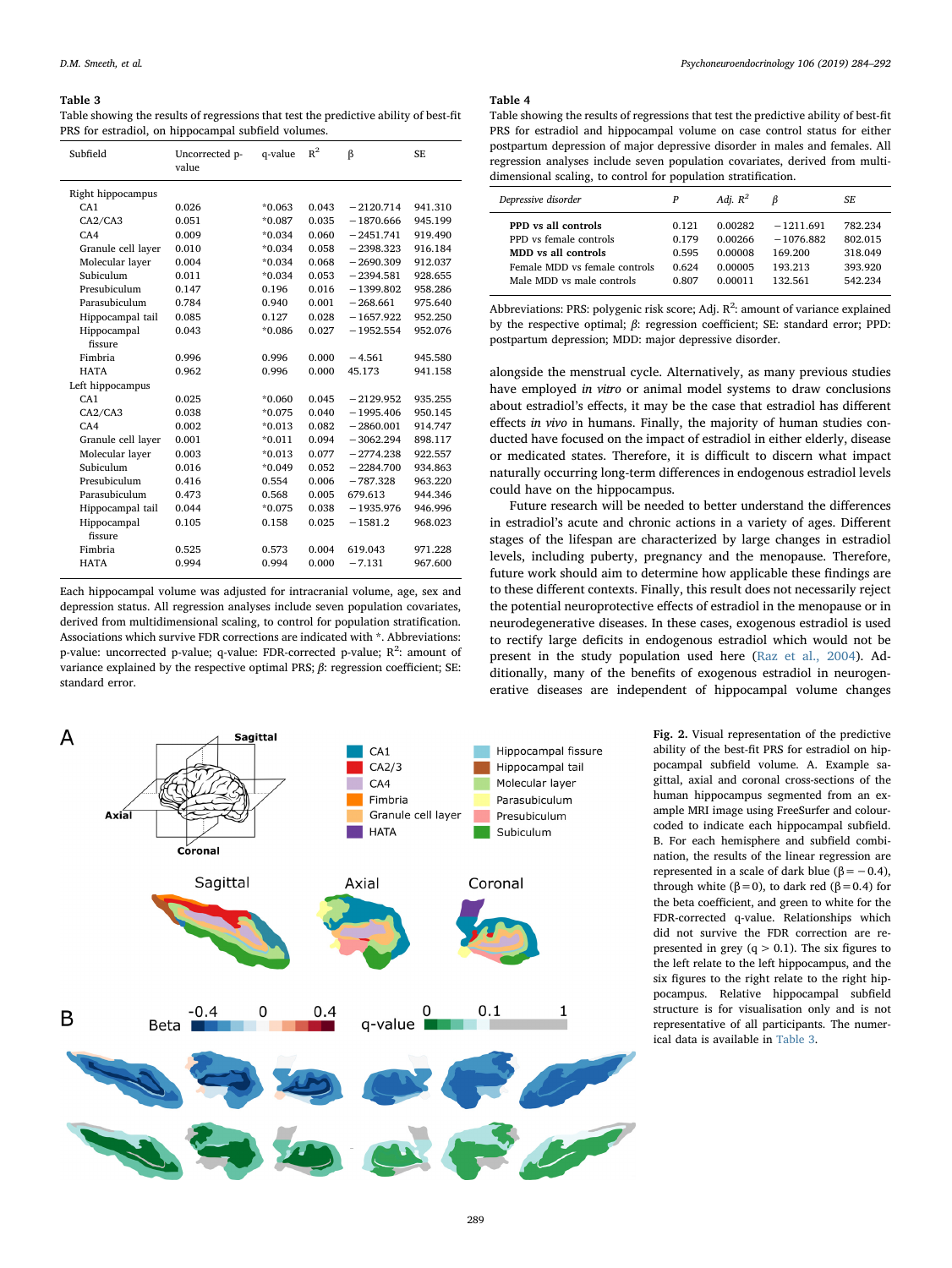([Arevalo et al., 2015\)](#page-7-41). Without fully understanding the cellular mechanism linking estradiol PRS to hippocampal volume observed in this study, we cannot say whether our findings are relevant to these therapeutic interventions.

We do not observe an association between PRSs for testosterone, progesterone or prolactin and hippocampal volume in our study. Compared to estradiol, the evidence for an association between hippocampal volume and these other reproductive hormones is far weaker. While there is some evidence that plasma testosterone correlates with hippocampal volume, this has only been conducted in males and tends to be in disease, elderly or medicated states [\(Foland-Ross et al., 2019](#page-7-42); [Panizzon et al., 2010;](#page-8-27) [Wainwright et al., 2011](#page-8-28)). There are very few human studies investigating the role of progesterone or other progestins in hippocampal volume and many studies are confounded by concurrent changes in estradiol levels ([Pletzer et al., 2018\)](#page-8-29). Furthermore, it appears that endogenous progesterone compared to synthetic progestins have very different impacts on the brain ([Chan et al., 2014\)](#page-7-43). Like progesterone, the link between plasma prolactin and the hippocampus has not been properly investigated in humans. While there is a large body of work suggesting that prolactin can impact the rodent hippocampus at the cellular level [\(Cabrera-Reyes et al., 2017;](#page-7-8) [Carretero et al.,](#page-7-44) [2018;](#page-7-44) [Morales et al., 2014\)](#page-8-30), this does not appear to translate to any change in whole hippocampal volume [\(Torner et al., 2009](#page-8-31)). There is evidence from animal and cellular models that reproductive hormones can influence the hippocampus at the cellular level through changes in AHN, cell survival or branching [\(Chan et al., 2014;](#page-7-43) [Morales et al., 2014](#page-8-30); [Ransome and Boon, 2015\)](#page-8-32), therefore it is possible that this may also occur in humans without affecting whole hippocampal volume.

In the context of MDD and PPD, PRS for estradiol did not directly relate to case-control status. This suggests that although estradiol could be one factor accounting for hippocampal volume reductions commonly observed in psychiatric patients, it does not directly predict case-control status. Consequently, it may be interesting to test if the estradiol PRS predicts other diseases in which the hippocampus has been linked, for example schizophrenia [\(Riecher-Rössler, 2017](#page-8-33)). This idea is supported by the observed link between estradiol PRS and hippocampal subfields such as the CA regions, subiculum and dentate gyrus in our study, which are commonly atrophied in a variety of psychiatric and degenerative disorders [\(Arnold et al., 2015;](#page-7-11) [Hanseeuw et al., 2011](#page-7-45); [Haukvik](#page-7-16) [et al., 2015](#page-7-16); [Papiol et al., 2017](#page-8-34)). Our negative result suggests that baseline estradiol levels may not play a causal role in depression, but this is not to say that estradiol is not involved in the development of depressive disorders. We acknowledge that inter-individual variation explaining estradiol levels in our base cohort may be different from those during pregnancy or other life events when plasma estradiol changes significantly. Additionally, environmental factors such as breastfeeding, parity or the drop following parturition may be more pertinent in moderating reproductive hormones in the peripartum period than genetic contributors ([Bonnar et al., 1975](#page-7-46); [Schock et al.,](#page-8-14) [2016;](#page-8-14) [Zhang et al., 2016\)](#page-8-35). Our approach also utilized a stable, genetic predictor of hormone levels and therefore ignores any hormonal fluctuations that occur throughout the lifespan and are thought to contribute to depressive states [\(Gordon et al., 2016](#page-7-47)). Furthermore, interindividual variation in response to altered hormone levels, which are not considered here, have been shown to contribute to depressive disorders [\(Bloch et al., 2000\)](#page-7-48).

Despite the important findings detailed here, our study has three key limitations. Firstly, the accuracy of the PRS is subject to the power of both the original GWAS and our target datasets. Although the original GWAS was the largest to-date, it is likely still underpowered, and consequently our PRS may lack predictive power. Furthermore, the neuroimaging dataset and PPD subsets are small, which may mean we are unable to detect smaller effect sizes in our sample. In addition, our neuroimaging cohort consisted of both healthy and depressed individuals. Although we detected no differences in volume between those who had and had not been on antidepressants within the last six months, we were underpowered to test the effects of individual drug types and treatment durations, which have been linked to changes in hippocampal volume [\(Boldrini et al., 2013\)](#page-7-49). Additionally, we lacked information on factors such as menstrual stage, menopause or hormonal medications, which may also impact hippocampal volume [\(Barth et al.,](#page-7-2) [2016;](#page-7-2) [Bayer et al., 2013\)](#page-7-6). Secondly, although PRSs are commonly used in Mendelian randomization designs and genetic epidemiology ([Dudbridge, 2013](#page-7-50); [Papiol et al., 2017;](#page-8-34) [Peyrot et al., 2014](#page-8-36)), they may be subject to the effects of horizontal pleiotropy; whereby a subset of SNPs included in the PRS predict variance for another related trait, driving the observed association ([Dudbridge, 2013\)](#page-7-50). Although horizontal pleiotropy is possible, it's important to note that at the protein level, estradiol is correlated with testosterone [\(Ruth et al., 2016](#page-8-16)), which did not predict hippocampal volume in our study; supporting the view that the effect may be uniquely related to estradiol. In the future, inference of causality can be made more certain once more powerful GWASs are performed and replicable genome-wide significant association hits can be used as an instrumental variable to probe the direction of association between estradiol and hippocampal volume. Finally, the definition of PPD within this study was made retrospectively using a subset of the MDD cohort. We therefore may be missing other PPD cases due to insufficient information (e.g. where pregnancy aligned to the third most severe depressive episode, which was not captured). Additionally, for our PPD analysis we used a control population which did not exclude women who had not experienced a pregnancy and therefore could not have experienced PPD. We did this primarily due to a small sample size and missing data in our control sample on whether females had experienced a previous pregnancy. Subsequently, because the risk for PPD is relatively low on the population level, we included all female RA-DIANT controls in order to achieve the best power possible. We acknowledge that screened controls would have made for a more ideal comparison group.

## 5. Conclusions

Our study employed novel genetic and neuroimaging analyses which provide new insight into the regulation of hippocampal volume by estradiol. Our work suggests genetic risk for higher estradiol levels predict smaller hippocampal volumes, possibly mediated via changes to AHN in the neurogenic regions of the hippocampus. Genetic risk for higher estradiol levels was not, however, associated with risk for developing MDD or PPD. Future studies should aim to replicate our findings in larger samples, test the generalizability of the findings outside of the European population, and examine whether estradiol's effects on the hippocampus moderate risk for diseases other than depression.

## Funding

Demelza Smeeth's PhD studentship is sponsored by the Guy's and St Thomas' Charity. Timothy R. Powell is funded by a Medical Research Council (MRC) Skills Development Fellowship (MR/N014863/1). Rudolf Uher is supported by the Canada Research Chairs Program (file number 950-225925) and the Canadian Institutes of Health Research (funding reference numbers 124976, 142738 and 148394). This work was funded by a joint grant from the MRC, UK and GlaxoSmithKline [G0701420], and by the National Institute for Health Research (NIHR) Mental Health Biomedical Research Centre at South London and Maudsley NHS Foundation Trust and King's College London. GlaxoSmithKline funded the collection of the DeNt cohort of depression cases, and the genotyping of all RADIANT cases (with the MRC). The GENDEP study was funded by a European Commission Framework 6 grant, EC Contract Ref.: LSHB-CT-2003-503428. The views expressed are those of the authors and not necessarily those of the NHS, the NIHR or the Department of Health and Social Care. The funding sources had no role in the study design, in the collection, analysis, and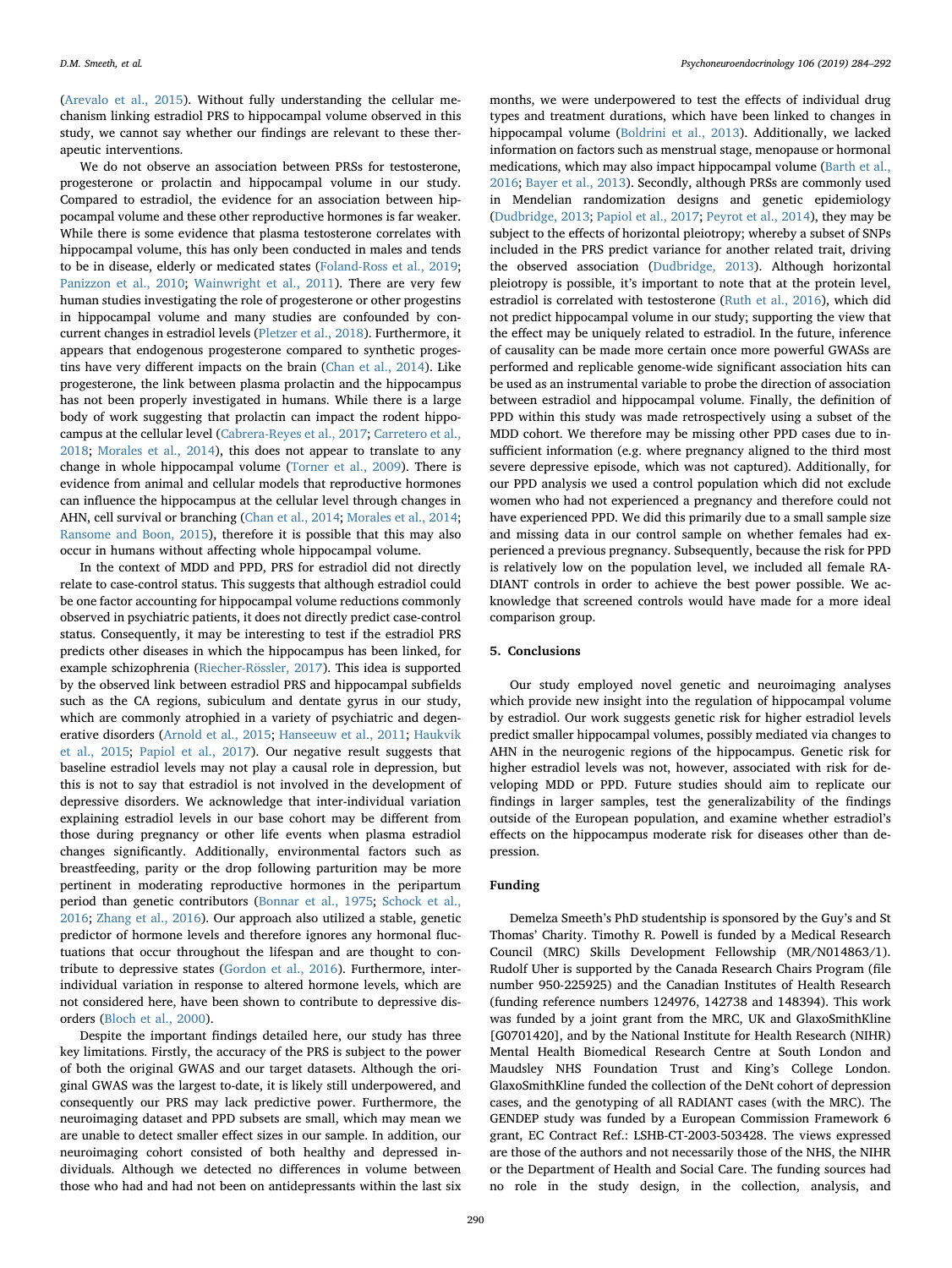interpretation of data, or in the writing of the report and the decision to submit the article for publication.

#### Acknowledgements

We would like to thank Katherine Ruth and the TwinsUK team for providing us with access to their genome-wide summary statistics. We thank all those involved in the RADIANT collection, including the PIs Profs. Peter McGuffin and Anne Farmer.

#### References

- <span id="page-7-27"></span>[American Psychiatric Association, 1994. Diagnostic and Statistical Manual of Mental](http://refhub.elsevier.com/S0306-4530(18)31205-8/sbref0005) [Disorders: DSM-IV, fourth edition. American Psychiatric Association, Washington, DC](http://refhub.elsevier.com/S0306-4530(18)31205-8/sbref0005) [\[1994\] ©1994\).](http://refhub.elsevier.com/S0306-4530(18)31205-8/sbref0005)
- <span id="page-7-41"></span>[Arevalo, M.-A., Azcoitia, I., Garcia-Segura, L.M., 2015. The neuroprotective actions of](http://refhub.elsevier.com/S0306-4530(18)31205-8/sbref0010) [oestradiol and oestrogen receptors. Nat. Rev. Neurosci. 16, 17](http://refhub.elsevier.com/S0306-4530(18)31205-8/sbref0010)–29.
- <span id="page-7-11"></span>[Arnold, S.J.M., Ivleva, E.I., Gopal, T.A., Reddy, A.P., Jeon-Slaughter, H., Sacco, C.B.,](http://refhub.elsevier.com/S0306-4530(18)31205-8/sbref0015) [Francis, A.N., Tandon, N., Bidesi, A.S., Witte, B., et al., 2015. Hippocampal volume is](http://refhub.elsevier.com/S0306-4530(18)31205-8/sbref0015) reduced in schizophrenia and schizoaff[ective disorder but not in psychotic bipolar I](http://refhub.elsevier.com/S0306-4530(18)31205-8/sbref0015) [disorder demonstrated by both manual tracing and automated parcellation](http://refhub.elsevier.com/S0306-4530(18)31205-8/sbref0015) [\(FreeSurfer\). Schizophr. Bull. 41, 233](http://refhub.elsevier.com/S0306-4530(18)31205-8/sbref0015)–249.
- <span id="page-7-17"></span>[Balzer, B.W.R., Duke, S.-A., Hawke, C.I., Steinbeck, K.S., 2015. The e](http://refhub.elsevier.com/S0306-4530(18)31205-8/sbref0020)ffects of estradiol on [mood and behavior in human female adolescents: a systematic review. Eur. J.](http://refhub.elsevier.com/S0306-4530(18)31205-8/sbref0020) [Pediatr. 174, 289](http://refhub.elsevier.com/S0306-4530(18)31205-8/sbref0020)–298.
- <span id="page-7-2"></span>[Barth, C., Steele, C.J., Mueller, K., Rekkas, V.P., Arélin, K., Pampel, A., Burmann, I.,](http://refhub.elsevier.com/S0306-4530(18)31205-8/sbref0025) [Kratzsch, J., Villringer, A., Sacher, J., 2016. In-vivo dynamics of the human](http://refhub.elsevier.com/S0306-4530(18)31205-8/sbref0025) [Hippocampus across the menstrual cycle. Sci. Rep. 6, 32833.](http://refhub.elsevier.com/S0306-4530(18)31205-8/sbref0025)
- <span id="page-7-6"></span>[Bayer, J., Rune, G., Kutsche, K., Schwarze, U., Kalisch, R., Büchel, C., Sommer, T., 2013.](http://refhub.elsevier.com/S0306-4530(18)31205-8/sbref0030) [Estrogen and the male hippocampus: genetic variation in the aromatase gene pre](http://refhub.elsevier.com/S0306-4530(18)31205-8/sbref0030)[dicting serum estrogen is associated with hippocampal gray matter volume in men.](http://refhub.elsevier.com/S0306-4530(18)31205-8/sbref0030) [Hippocampus 23, 117](http://refhub.elsevier.com/S0306-4530(18)31205-8/sbref0030)–121.
- <span id="page-7-36"></span>[Benjamini, Y., Hochberg, Y., 1995. Controlling the false discovery rate: a practical and](http://refhub.elsevier.com/S0306-4530(18)31205-8/sbref0035) [powerful approach to multiple testing. J. R. Stat. Soc. Ser. B Methodol. 57, 289](http://refhub.elsevier.com/S0306-4530(18)31205-8/sbref0035)–300.
- <span id="page-7-48"></span>[Bloch, M., Schmidt, P.J., Danaceau, M., Murphy, J., Nieman, L., Rubinow, D.R., 2000.](http://refhub.elsevier.com/S0306-4530(18)31205-8/sbref0040) Eff[ects of gonadal steroids in women with a history of postpartum depression. Am. J.](http://refhub.elsevier.com/S0306-4530(18)31205-8/sbref0040) [Psychiatry 157, 924](http://refhub.elsevier.com/S0306-4530(18)31205-8/sbref0040)–930.
- <span id="page-7-49"></span>[Boldrini, M., Santiago, A.N., Hen, R., Dwork, A.J., Rosoklija, G.B., Tamir, H., Arango, V.,](http://refhub.elsevier.com/S0306-4530(18)31205-8/sbref0045) [John Mann, J., 2013. Hippocampal granule neuron number and dentate gyrus vo](http://refhub.elsevier.com/S0306-4530(18)31205-8/sbref0045)[lume in antidepressant-treated and untreated major depression.](http://refhub.elsevier.com/S0306-4530(18)31205-8/sbref0045) [Neuropsychopharmacology 38, 1068](http://refhub.elsevier.com/S0306-4530(18)31205-8/sbref0045)–1077.
- <span id="page-7-46"></span>[Bonnar, J., Franklin, M., Nott, P.N., Mcneilly, A.S., 1975. E](http://refhub.elsevier.com/S0306-4530(18)31205-8/sbref0050)ffect of breast-feeding on pi[tuitary-ovarian function after childbirth. Br. Med. J. 4, 82](http://refhub.elsevier.com/S0306-4530(18)31205-8/sbref0050)–84.
- <span id="page-7-7"></span>[Braden, B.B., Dassel, K.B., Bimonte-Nelson, H.A., O](http://refhub.elsevier.com/S0306-4530(18)31205-8/sbref0055)'Rourke, H.P., Connor, D.J., Moorhous, [S., Sabbagh, M.N., Caselli, R.J., Baxter, L.C., 2017. Sex and post-menopause hormone](http://refhub.elsevier.com/S0306-4530(18)31205-8/sbref0055) therapy eff[ects on hippocampal volume and verbal memory. Neuropsychol. Dev.](http://refhub.elsevier.com/S0306-4530(18)31205-8/sbref0055) [Cogn. B Aging Neuropsychol. Cogn. 24, 227](http://refhub.elsevier.com/S0306-4530(18)31205-8/sbref0055)–246.
- <span id="page-7-20"></span>[Bromet, E., Andrade, L.H., Hwang, I., Sampson, N.A., Alonso, J., de Girolamo, G., de](http://refhub.elsevier.com/S0306-4530(18)31205-8/sbref0060) [Graaf, R., Demyttenaere, K., Hu, C., Iwata, N., et al., 2011. Cross-national epide](http://refhub.elsevier.com/S0306-4530(18)31205-8/sbref0060)[miology of DSM-IV major depressive episode. BMC Med. 9, 90](http://refhub.elsevier.com/S0306-4530(18)31205-8/sbref0060).
- <span id="page-7-28"></span>[Brugha, T.S., Cragg, D., 1990. The List of threatening Experiences: the reliability and](http://refhub.elsevier.com/S0306-4530(18)31205-8/sbref0065) [validity of a brief life events questionnaire. Acta Psychiatr. Scand. 82, 77](http://refhub.elsevier.com/S0306-4530(18)31205-8/sbref0065)–81.
- <span id="page-7-8"></span>[Cabrera-Reyes, E.A., Limón-Morales, O., Rivero-Segura, N.A., Camacho-Arroyo, I.,](http://refhub.elsevier.com/S0306-4530(18)31205-8/sbref0070) [Cerbón, M., 2017. Prolactin function and putative expression in the brain. Endocrine](http://refhub.elsevier.com/S0306-4530(18)31205-8/sbref0070) 1–[15](http://refhub.elsevier.com/S0306-4530(18)31205-8/sbref0070).
- <span id="page-7-13"></span>[Campbell, S., Marriott, M., Nahmias, C., MacQueen, G.M., 2004. Lower hippocampal](http://refhub.elsevier.com/S0306-4530(18)31205-8/sbref0075) volume in patients suff[ering from depression: a meta-analysis. Am. J. Psychiatry 161,](http://refhub.elsevier.com/S0306-4530(18)31205-8/sbref0075) 598–[607](http://refhub.elsevier.com/S0306-4530(18)31205-8/sbref0075).
- <span id="page-7-44"></span>[Carretero, J., Sánchez-Robledo, V., Carretero-Hernández, M., Catalano-Iniesta, L., García-](http://refhub.elsevier.com/S0306-4530(18)31205-8/sbref0080)[Barrado, M.J., Iglesias-Osma, M.C., Blanco, E.J., 2018. Prolactin system in the hip](http://refhub.elsevier.com/S0306-4530(18)31205-8/sbref0080)[pocampus. Cell Tissue Res. 1](http://refhub.elsevier.com/S0306-4530(18)31205-8/sbref0080)–7.
- <span id="page-7-43"></span>Chan, [M., Chow, C., Hamson, D.K., Lieblich, S.E., Galea, La.M., 2014. E](http://refhub.elsevier.com/S0306-4530(18)31205-8/sbref0085)ffects of chronic [oestradiol, progesterone and medroxyprogesterone acetate on hippocampal neuro](http://refhub.elsevier.com/S0306-4530(18)31205-8/sbref0085)[genesis and adrenal mass in adult female rats. J. Neuroendocrinol. 26, 386](http://refhub.elsevier.com/S0306-4530(18)31205-8/sbref0085)–399.
- <span id="page-7-26"></span>[Cohen-Woods, S., Gaysina, D., Craddock, N., Farmer, A., Gray, J., Gunasinghe, C., Hoda,](http://refhub.elsevier.com/S0306-4530(18)31205-8/sbref0090) [F., Jones, L., Knight, J., Korszun, A., et al., 2009. Depression Case Control \(DeCC\)](http://refhub.elsevier.com/S0306-4530(18)31205-8/sbref0090) [Study fails to support involvement of the muscarinic acetylcholine receptor M2](http://refhub.elsevier.com/S0306-4530(18)31205-8/sbref0090) [\(CHRM2\) gene in recurrent major depressive disorder. Hum. Mol. Genet. 18,](http://refhub.elsevier.com/S0306-4530(18)31205-8/sbref0090) [1504](http://refhub.elsevier.com/S0306-4530(18)31205-8/sbref0090)–1509.
- <span id="page-7-31"></span>[Cole, J., Weinberger, D.R., Mattay, V.S., Cheng, X., Toga, A.W., Thompson, P.M., Powell-](http://refhub.elsevier.com/S0306-4530(18)31205-8/sbref0095)[Smith, G., Cohen-Woods, S., Simmons, A., McGu](http://refhub.elsevier.com/S0306-4530(18)31205-8/sbref0095)ffin, P., et al., 2011. No effect of [5HTTLPR or BDNF Val66Met polymorphism on hippocampal morphology in major](http://refhub.elsevier.com/S0306-4530(18)31205-8/sbref0095) [depression. Genes Brain Behav. 10, 756](http://refhub.elsevier.com/S0306-4530(18)31205-8/sbref0095)–764.
- <span id="page-7-32"></span>[Cole, J.H., Boyle, C.P., Simmons, A., Cohen-Woods, S., Rivera, M., McGu](http://refhub.elsevier.com/S0306-4530(18)31205-8/sbref0100)ffin, P., [Thompson, P.M., Fu, C.H.Y., 2013. Body mass index, but not FTO genotype or major](http://refhub.elsevier.com/S0306-4530(18)31205-8/sbref0100) depressive disorder, infl[uences brain structure. Neuroscience 252, 109](http://refhub.elsevier.com/S0306-4530(18)31205-8/sbref0100)–117.
- <span id="page-7-4"></span>[Czéh, B., Lucassen, P.J., 2007. What causes the hippocampal volume decrease in de](http://refhub.elsevier.com/S0306-4530(18)31205-8/sbref0105)[pression? Eur. Arch. Psychiatry Clin. Neurosci. 257, 250](http://refhub.elsevier.com/S0306-4530(18)31205-8/sbref0105)–260.
- <span id="page-7-0"></span>[Daugherty, A.M., Bender, A.R., Raz, N., Ofen, N., 2016. Age di](http://refhub.elsevier.com/S0306-4530(18)31205-8/sbref0110)fferences in hippocampal subfi[eld volumes from childhood to late adulthood. Hippocampus 26, 220](http://refhub.elsevier.com/S0306-4530(18)31205-8/sbref0110)–228. [Duarte-Guterman, P., Yagi, S., Chow, C., Galea, L.A.M., 2015. Hippocampal learning,](http://refhub.elsevier.com/S0306-4530(18)31205-8/sbref0115)
- <span id="page-7-37"></span>memory, and neurogenesis: eff[ects of sex and estrogens across the lifespan in adults.](http://refhub.elsevier.com/S0306-4530(18)31205-8/sbref0115)

[Horm. Behav. 74, 37](http://refhub.elsevier.com/S0306-4530(18)31205-8/sbref0115)–52.

- <span id="page-7-50"></span>[Dudbridge, F., 2013. Power and predictive accuracy of polygenic risk scores. PLoS](http://refhub.elsevier.com/S0306-4530(18)31205-8/sbref0120) [Genet. 9.](http://refhub.elsevier.com/S0306-4530(18)31205-8/sbref0120)
- <span id="page-7-35"></span>Euesden, J., Lewis, C.M., O'[Reilly, P.F., 2015. PRSice: polygenic risk score software.](http://refhub.elsevier.com/S0306-4530(18)31205-8/sbref0125) [Bioinformatics 31, 1466](http://refhub.elsevier.com/S0306-4530(18)31205-8/sbref0125)–1468.
- <span id="page-7-25"></span>[Farmer, A., Breen, G., Brewster, S., Craddock, N., Gill, M., Korszun, A., Maier, W.,](http://refhub.elsevier.com/S0306-4530(18)31205-8/sbref0130) [Middleton, L., Mors, O., Owen, M., et al., 2004. The Depression Network \(DeNT\)](http://refhub.elsevier.com/S0306-4530(18)31205-8/sbref0130) [Study: methodology and sociodemographic characteristics of the](http://refhub.elsevier.com/S0306-4530(18)31205-8/sbref0130) first 470 affected [sibling pairs from a large multi-site linkage genetic study. BMC Psychiatry 4, 42.](http://refhub.elsevier.com/S0306-4530(18)31205-8/sbref0130)
- <span id="page-7-18"></span>Faron-Górecka, A., Kuś[mider, M., Solich, J., Kolasa, M., Szafran, K., Zurawek, D., Pabian,](http://refhub.elsevier.com/S0306-4530(18)31205-8/sbref0135) [P., Dziedzicka-Wasylewska, M., 2013. Involvement of prolactin and somatostatin in](http://refhub.elsevier.com/S0306-4530(18)31205-8/sbref0135) [depression and the mechanism of action of antidepressant drugs. Pharmacol. Rep. 65,](http://refhub.elsevier.com/S0306-4530(18)31205-8/sbref0135) 1640–[1646](http://refhub.elsevier.com/S0306-4530(18)31205-8/sbref0135).
- <span id="page-7-33"></span>[Fischl, B., Salat, D.H., Busa, E., Albert, M., Dieterich, M., Haselgrove, C., van der Kouwe,](http://refhub.elsevier.com/S0306-4530(18)31205-8/sbref0140) [A., Killiany, R., Kennedy, D., Klaveness, S., et al., 2002. Whole brain segmentation:](http://refhub.elsevier.com/S0306-4530(18)31205-8/sbref0140) [automated labeling of neuroanatomical structures in the human brain. Neuron 33,](http://refhub.elsevier.com/S0306-4530(18)31205-8/sbref0140) 341–[355](http://refhub.elsevier.com/S0306-4530(18)31205-8/sbref0140).
- <span id="page-7-42"></span>[Foland-Ross, L.C., Ross, J.L., Reiss, A.L., 2019. Androgen treatment e](http://refhub.elsevier.com/S0306-4530(18)31205-8/sbref0145)ffects on hippo[campus structure in boys with Klinefelter syndrome. Psychoneuroendocrinology 100,](http://refhub.elsevier.com/S0306-4530(18)31205-8/sbref0145) 223–[228](http://refhub.elsevier.com/S0306-4530(18)31205-8/sbref0145).
- <span id="page-7-30"></span>[Freeman, B., Smith, N., Curtis, C., Huckett, L., Mill, J., Craig, I.W., 2003. DNA from buccal](http://refhub.elsevier.com/S0306-4530(18)31205-8/sbref0150) swabs [recruited by mail: evaluation of storage e](http://refhub.elsevier.com/S0306-4530(18)31205-8/sbref0150)ffects on long-term stability and [suitability for multiplex polymerase chain reaction genotyping. Behav. Genet. 33,](http://refhub.elsevier.com/S0306-4530(18)31205-8/sbref0150) 67–[72](http://refhub.elsevier.com/S0306-4530(18)31205-8/sbref0150).
- <span id="page-7-23"></span>[Galea, L.A.M., Ormerod, B.K., Sampath, S., Kostaras, X., Wilkie, D.M., Phelps, M.T., 2000.](http://refhub.elsevier.com/S0306-4530(18)31205-8/sbref0155) [Spatial working memory and hippocampal size across pregnancy in rats. Horm.](http://refhub.elsevier.com/S0306-4530(18)31205-8/sbref0155) [Behav. 37, 86](http://refhub.elsevier.com/S0306-4530(18)31205-8/sbref0155)–95.
- <span id="page-7-5"></span>[Galea, L.A.M., Wainwright, S.R., Roes, M.M., Duarte](http://refhub.elsevier.com/S0306-4530(18)31205-8/sbref0160)‐Guterman, P., Chow, C., Hamson, [D.K., 2013. Sex, hormones and neurogenesis in the Hippocampus: hormonal mod](http://refhub.elsevier.com/S0306-4530(18)31205-8/sbref0160)[ulation of neurogenesis and potential functional implications. J. Neuroendocrinol.](http://refhub.elsevier.com/S0306-4530(18)31205-8/sbref0160) [25, 1039](http://refhub.elsevier.com/S0306-4530(18)31205-8/sbref0160)–1061.
- <span id="page-7-47"></span>[Gordon, J.L., Eisenlohr-Moul, T.A., Rubinow, D.R., Schrubbe, L., Girdler, S.S., 2016.](http://refhub.elsevier.com/S0306-4530(18)31205-8/sbref0165) [Naturally occurring changes in estradiol concentrations in the menopause transition](http://refhub.elsevier.com/S0306-4530(18)31205-8/sbref0165) [predict morning cortisol and negative mood in perimenopausal depression. Clin.](http://refhub.elsevier.com/S0306-4530(18)31205-8/sbref0165) [Psychol. Sci. J. Assoc. Psychol. Sci. 4, 919](http://refhub.elsevier.com/S0306-4530(18)31205-8/sbref0165)–935.
- <span id="page-7-38"></span>[Guintivano, J., Arad, M., Gould, T.D., Payne, J.L., Kaminsky, Z.A., 2014. Antenatal pre](http://refhub.elsevier.com/S0306-4530(18)31205-8/sbref0170)[diction of postpartum depression with blood DNA methylation biomarkers. Mol.](http://refhub.elsevier.com/S0306-4530(18)31205-8/sbref0170) [Psychiatry 19, 560](http://refhub.elsevier.com/S0306-4530(18)31205-8/sbref0170)–567.
- <span id="page-7-45"></span>[Hanseeuw, B.J., Leemput, K.V., Kavec, M., Grandin, C., Seron, X., Ivanoiu, A., 2011. Mild](http://refhub.elsevier.com/S0306-4530(18)31205-8/sbref0175) cognitive impairment: diff[erential atrophy in the hippocampal sub](http://refhub.elsevier.com/S0306-4530(18)31205-8/sbref0175)fields. Am. J. [Neuroradiol. 32, 1658](http://refhub.elsevier.com/S0306-4530(18)31205-8/sbref0175)–1661.
- <span id="page-7-1"></span>[Harrisberger, F., Smieskova, R., Schmidt, A., Lenz, C., Walter, A., Wittfeld, K., Grabe, H.J.,](http://refhub.elsevier.com/S0306-4530(18)31205-8/sbref0180) [Lang, U.E., Fusar-Poli, P., Borgwardt, S., 2015. BDNF Val66Met polymorphism and](http://refhub.elsevier.com/S0306-4530(18)31205-8/sbref0180) [hippocampal volume in neuropsychiatric disorders: a systematic review and meta](http://refhub.elsevier.com/S0306-4530(18)31205-8/sbref0180)[analysis. Neurosci. Biobehav. Rev. 55, 107](http://refhub.elsevier.com/S0306-4530(18)31205-8/sbref0180)–118.
- <span id="page-7-16"></span>[Haukvik, U.K., Westlye, L.T., Mørch-Johnsen, L., Jørgensen, K.N., Lange, E.H., Dale, A.M.,](http://refhub.elsevier.com/S0306-4530(18)31205-8/sbref0185) [Melle, I., Andreassen, O.A., Agartz, I., 2015. In vivo hippocampal sub](http://refhub.elsevier.com/S0306-4530(18)31205-8/sbref0185)field volumes in [schizophrenia and bipolar disorder. Biol. Psychiatry 77, 581](http://refhub.elsevier.com/S0306-4530(18)31205-8/sbref0185)–588.
- <span id="page-7-39"></span>[Heijer, Tden, Geerlings, M.I., Hofman, A., de Jong, F.H., Launer, L.J., Pols, H.A.P.,](http://refhub.elsevier.com/S0306-4530(18)31205-8/sbref0190) [Breteler, M.M.B., 2003. Higher estrogen levels are not associated with larger hip](http://refhub.elsevier.com/S0306-4530(18)31205-8/sbref0190)[pocampi and better memory performance. Arch. Neurol. 60, 213](http://refhub.elsevier.com/S0306-4530(18)31205-8/sbref0190)–220.
- <span id="page-7-12"></span>[Hibar, D.P., Westlye, L.T., van Erp, T.G.M., Rasmussen, J., Leonardo, C.D., Faskowitz, J.,](http://refhub.elsevier.com/S0306-4530(18)31205-8/sbref0195) [Haukvik, U.K., Hartberg, C.B., Doan, N.T., Agartz, I., et al., 2016. Subcortical volu](http://refhub.elsevier.com/S0306-4530(18)31205-8/sbref0195)[metric abnormalities in bipolar disorder. Mol. Psychiatry 21, 1710](http://refhub.elsevier.com/S0306-4530(18)31205-8/sbref0195)–1716.
- <span id="page-7-19"></span>[Holsen, L.M., Spaeth, S.B., Lee, J.-H., Ogden, L.A., Klibanski, A., Whit](http://refhub.elsevier.com/S0306-4530(18)31205-8/sbref0200)field-Gabrieli, S., [Goldstein, J.M., 2011. Stress response circuitry hypoactivation related to hormonal](http://refhub.elsevier.com/S0306-4530(18)31205-8/sbref0200) [dysfunction in women with major depression. J. A](http://refhub.elsevier.com/S0306-4530(18)31205-8/sbref0200)ffect. Disord. 131, 379–387.
- <span id="page-7-15"></span>[Huang, Y., Coupland, N.J., Lebel, R.M., Carter, R., Seres, P., Wilman, A.H., Malykhin,](http://refhub.elsevier.com/S0306-4530(18)31205-8/sbref0205) [N.V., 2013. Structural changes in hippocampal sub](http://refhub.elsevier.com/S0306-4530(18)31205-8/sbref0205)fields in major depressive disorder: a high-fi[eld magnetic resonance imaging study. Biol. Psychiatry 74, 62](http://refhub.elsevier.com/S0306-4530(18)31205-8/sbref0205)–68.
- <span id="page-7-34"></span>[Iglesias, J.E., Augustinack, J.C., Nguyen, K., Player, C.M., Player, A., Wright, M., Roy, N.,](http://refhub.elsevier.com/S0306-4530(18)31205-8/sbref0210) [Frosch, M.P., McKee, A.C., Wald, L.L., et al., 2015. A computational atlas of the](http://refhub.elsevier.com/S0306-4530(18)31205-8/sbref0210) [hippocampal formation using ex vivo, ultra-high resolution MRI: application to](http://refhub.elsevier.com/S0306-4530(18)31205-8/sbref0210) [adaptive segmentation of in vivo MRI. NeuroImage 115, 117](http://refhub.elsevier.com/S0306-4530(18)31205-8/sbref0210)–137.
- <span id="page-7-40"></span>[Kesler, S.R., Garrett, A., Bender, B., Yankowitz, J., Zeng, S.M., Reiss, A.L., 2004.](http://refhub.elsevier.com/S0306-4530(18)31205-8/sbref0215) [Amygdala and hippocampal volumes in Turner syndrome: a high-resolution MRI](http://refhub.elsevier.com/S0306-4530(18)31205-8/sbref0215) study [of X-monosomy. Neuropsychologia 42, 1971](http://refhub.elsevier.com/S0306-4530(18)31205-8/sbref0215)–1978.
- <span id="page-7-21"></span>[Kessler, R.C., McGonagle, K.A., Swartz, M., Blazer, D.G., Nelson, C.B., 1993. Sex and](http://refhub.elsevier.com/S0306-4530(18)31205-8/sbref0220) [depression in the National Comorbidity Survey I: lifetime prevalence, chronicity and](http://refhub.elsevier.com/S0306-4530(18)31205-8/sbref0220) recurrence. J. Aff[ect. Disord. 29, 85](http://refhub.elsevier.com/S0306-4530(18)31205-8/sbref0220)–96.
- <span id="page-7-3"></span>[Knierim, J.J., 2015. The hippocampus. Curr. Biol. 25, R1116](http://refhub.elsevier.com/S0306-4530(18)31205-8/sbref0225)–R1121.
- <span id="page-7-22"></span>[Kuehner, C., 2017. Why is depression more common among women than among men?](http://refhub.elsevier.com/S0306-4530(18)31205-8/sbref0230) [Lancet Psychiatry 4, 146](http://refhub.elsevier.com/S0306-4530(18)31205-8/sbref0230)–158.
- <span id="page-7-24"></span>[Lewis, C.M., Ng, M.Y., Butler, A.W., Cohen-Woods, S., Uher, R., Pirlo, K., Weale, M.E.,](http://refhub.elsevier.com/S0306-4530(18)31205-8/sbref0235) [Schosser, A., Paredes, U.M., Rivera, M., et al., 2010. Genome-wide association study](http://refhub.elsevier.com/S0306-4530(18)31205-8/sbref0235) [of major recurrent depression in the U.K. population. Am. J. Psychiatry 167,](http://refhub.elsevier.com/S0306-4530(18)31205-8/sbref0235) 949–[957](http://refhub.elsevier.com/S0306-4530(18)31205-8/sbref0235).
- <span id="page-7-14"></span>[MacQueen, G., Frodl, T., 2011. The hippocampus in major depression: evidence for the](http://refhub.elsevier.com/S0306-4530(18)31205-8/sbref0240) [convergence of the bench and bedside in psychiatric research? Mol. Psychiatry 16,](http://refhub.elsevier.com/S0306-4530(18)31205-8/sbref0240) 252–[264](http://refhub.elsevier.com/S0306-4530(18)31205-8/sbref0240).
- <span id="page-7-10"></span>[Mahmoud, R., Wainwright, S.R., Galea, L.A.M., 2016. Sex hormones and adult hippo](http://refhub.elsevier.com/S0306-4530(18)31205-8/sbref0245)[campal neurogenesis: regulation, implications, and potential mechanisms. Front.](http://refhub.elsevier.com/S0306-4530(18)31205-8/sbref0245) [Neuroendocrinol. 41, 129](http://refhub.elsevier.com/S0306-4530(18)31205-8/sbref0245)–152.
- <span id="page-7-29"></span>McGuffi[n, P., Katz, R., Aldrich, J., 1986. Past and Present State Examination: the as](http://refhub.elsevier.com/S0306-4530(18)31205-8/sbref0250)sessment of 'lifetime ever' [psychopathology. Psychol. Med. 16, 461](http://refhub.elsevier.com/S0306-4530(18)31205-8/sbref0250)–465.
- <span id="page-7-9"></span>Meff[re, D., Labombarda, F., Delespierre, B., Chastre, A., De Nicola, A.F., Stein, D.G.,](http://refhub.elsevier.com/S0306-4530(18)31205-8/sbref0255)